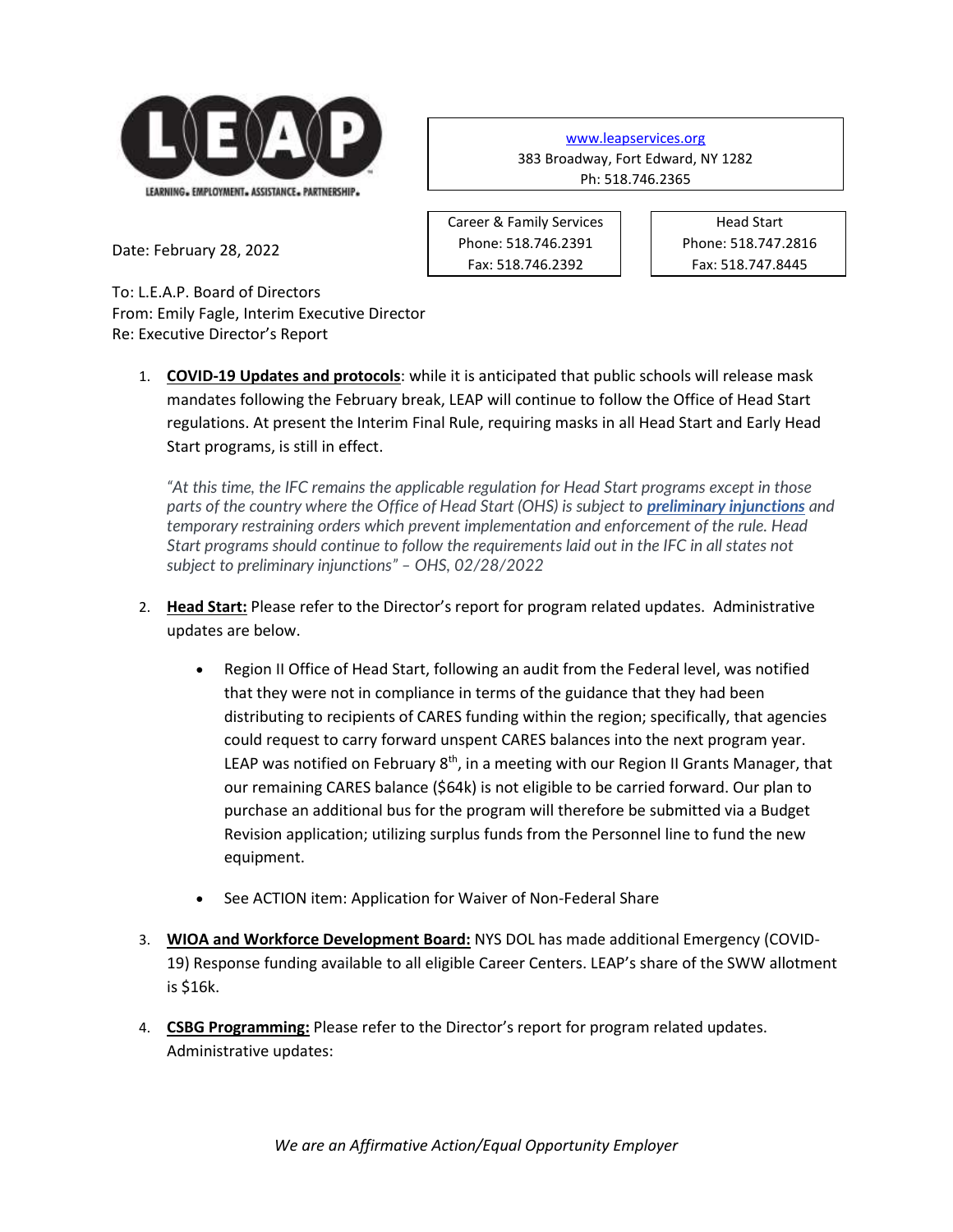• CSBG ACROS: While the final report has not yet been received, we have verbal (written) confirmation from our Program Analyst that all standards and indicators, previously marked as 'unmet' during the 2021 TRACS, are not considered 'met'.

## 5. **Fund Development:**

- Hiring for the Outreach & Development position has been placed on hold until the agency has hired and onboarded a new Executive Director.
- Funding is beginning to trickle in, in response to the February  $9<sup>th</sup>$  appeal mailing. Will begin to formally track all donations that were raised as a result of this fundraiser.
- 6. **Executive Director Transition:** Beginning March 14th, I will be working closely with Incoming Executive Director Shelley Smith to transition over all Executive Director duties. Myself, Ms. Smith and two staff within the Head Start program will be attending the National Head Start Association (NHSA) conference in Baltimore during the first week of May. A series of training and technical assistance activities will need to be coordinated to ensure that Ms. Smith is successful in her role.
- 7. **Stored Tech – Migration to Office 365**: We held a kickoff call with Stored Tech during the last week of February. They are beginning phase one of this project by conducting onsite assessments of all LEAP equipment and systems. The first scheduled onsite is March  $8<sup>th</sup>$  at the Career & Family Services Suite at our Broadway location.
- 8. **Community Needs Assessment**: We have contracted with Spiridus Consulting LLC utilizing surplus funds within our CSBG CARES grant. Ms. Rebecca Spiridus is a consultant with more than 25 years working with Head Start and community action agencies. She will be leading the data collection and analysis phases of this deliverable, which will be conducted virtually. A revised Needs Assessments needs to be completed, with approval from the BOD, by September 2022.
- 9. **Merit Based Compensation Policy:** We have asked Delark HR Solutions to put together a proposal that will allow them to participate more directly in the implementation of a meritbased compensation policy. April  $1<sup>st</sup>$  continues to be the target date for implementation. The biggest 'lift' within this scope of work is the training of managers and staff regarding the professional development policy and procedure that will be developed to support this new compensation philosophy. CSBG CARES funding will help to support the cost of this added deliverable.

## 10. **Projects on hold until new ED is hired**

• Strategic Planning: will be informed based on the results of the CNA. A revised strategic plan was completed in 2019 and is not due until 2024. Though a planning session should (and will) be held annually to account for evolving direction of the agency (fundraising, COVID programming, etc.)